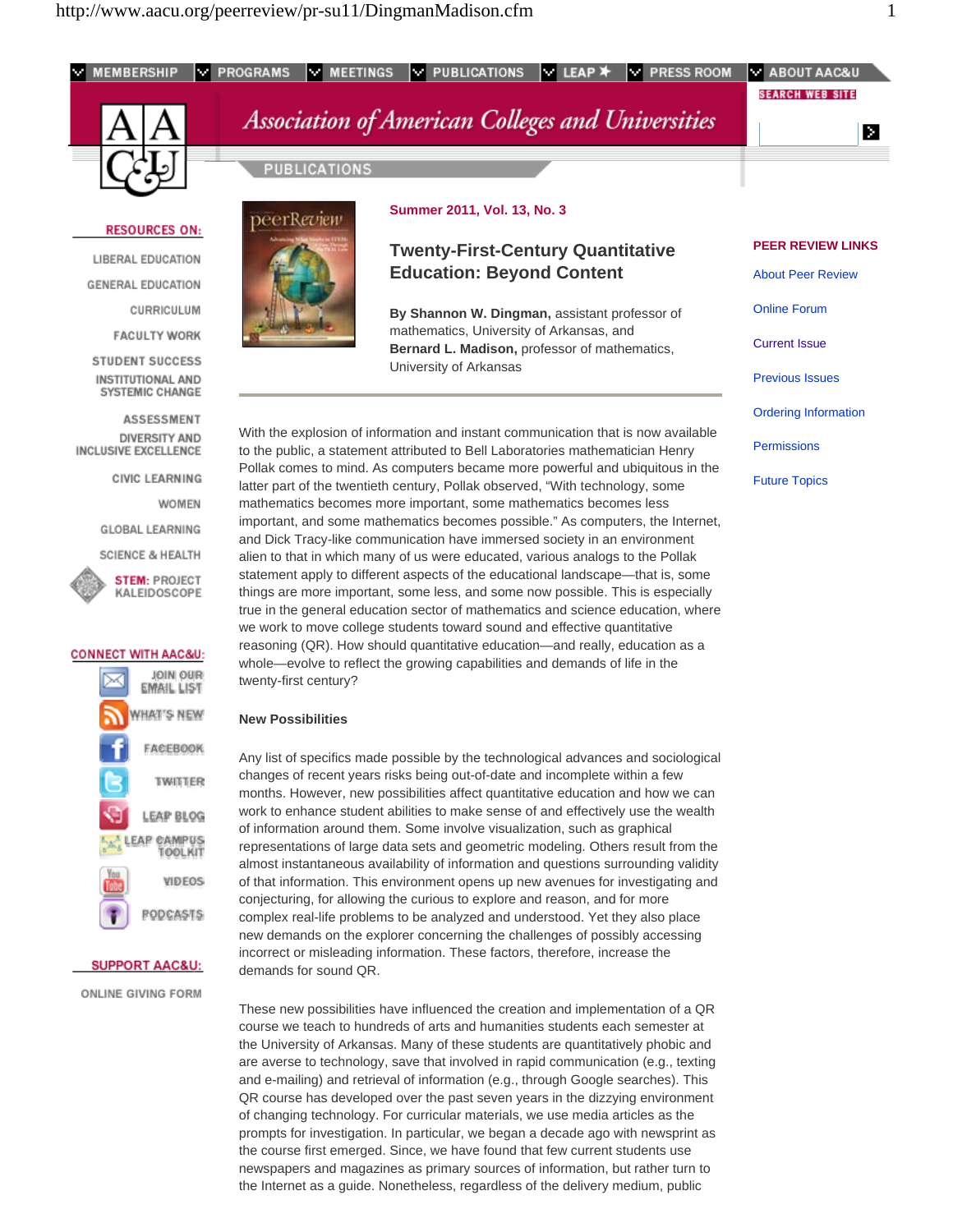media still chronicle the everyday world of our students, and they find QR in this everyday world at the same time interesting and challenging. Upon entering our course, the most serious weakness we have observed in many students' mathematical competency is what was termed "productive disposition" in the National Research Council Study Report, *Adding It Up* (Kilpatrick, Swafford, and Findell 2001, 31). As described there, "Productive disposition refers to the tendency to see sense in mathematics, to perceive it as both useful and worthwhile, to believe that the steady effects of mathematics pays off, and to see oneself as an effective user of mathematics."

This weakness no doubt results from flaws in our system of mathematics education, and it is now both possible and critically important that this weakness be corrected. Quantitative reasoning in today's US society is no luxury or elective; it is an essential!

There are several aspects of our QR course that we believe adapt strongly to the current educational environment. First and foremost, the course is not organized by mathematical topics or the development of mathematical content, but rather is driven by quantitative societal issues reflected in public media (e.g., fuel efficiency, the national debt, credit card payments). Additionally, the course caters to student interests and current events, and provides a venue for continued practice beyond both the course and formalized schooling. One facet that allows students' interests to emerge is News-of-the-Day, a course component where students bring to class media articles with quantitative content to present and explain. This, of course, leads the class to unplanned and often unfamiliar areas of discussion (including for the instructor). At times we need information, and in some classes a student volunteer becomes the designated "web surfer," using a laptop or smartphone to provide key information such as definitions, populations, or other required data. In this pedagogical model, the instructor feels the shift away from being a dispenser of knowledge into being a moderator—clearly no longer the sage on the stage. This new role is a major change for faculty—from the fount of knowledge to the adjudicator of reasoning—and requires according pedagogical adjustments.

## **More Important and Less Important**

Traditional content areas of mathematics—real and complex numbers, algebra, geometry, calculus, and more—dominated our educational experiences, and continue to dominate K–12 and collegiate mathematics. The power of this content has not diminished, but different aspects of it have become more important in QR education. Traditional educational practices have made students wary of and unprepared for dealing with the often fuzzy and ill-defined, yet very real, problems of their contemporary surroundings. Our QR students show very weak understanding of using their knowledge of school mathematics to solve real-life problems that emerge from the media articles. Contributing to this poor understanding is students' inadequate recall of school mathematics, which is due to lack of practice—they have not used it and, therefore, many have lost it. Additionally, the contexts of the media articles are different from the contexts of the application problems in school. These points argue for more relevant and varied contexts for applications in school and for more coordination of education in the various disciplines. QR contexts cover the spectrum of human activity economics, health, politics, sociology, art, as well as science and engineering. The utility of developing and using interdisciplinary units to enhance student QR skills is obvious—the challenge is carrying this out. Over the past three summers, we have worked with grades 7–12 mathematics and science teachers to help them better understand QR and to develop investigations involving media articles that can be used in their classes. This cooperative effort aims to strengthen student QR abilities prior to college, and more is needed at both the K–12 and collegiate levels.

QR in everyday life is heavy on proportional reasoning, for example, to understand the quantities one encounters. "Just how big is this number?" "How can we know?" School algebra is of little use. Geometry will not help. This is not the mathematics of Euler and Euclid—it is the quantitative environment of the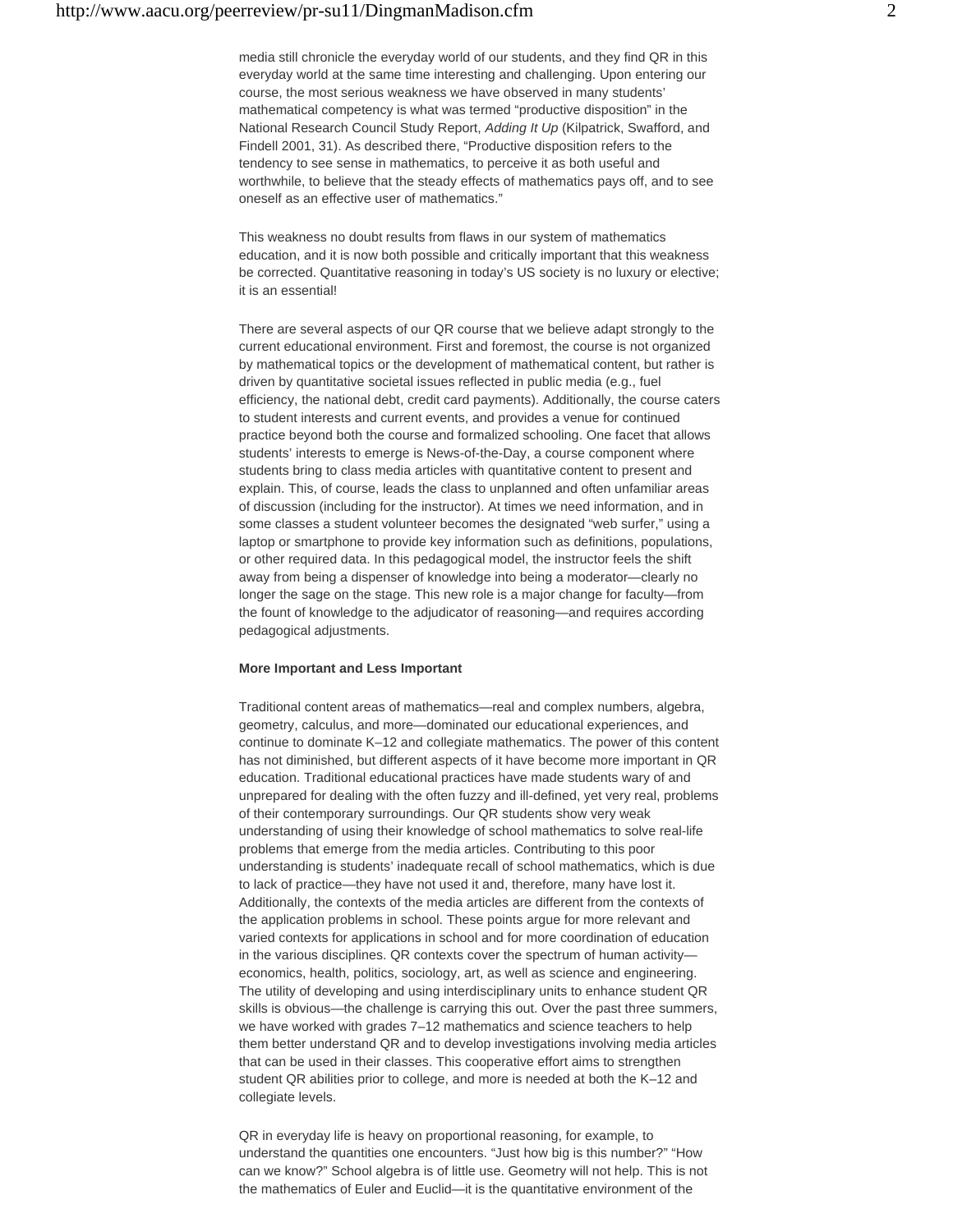twenty-first century. How can we make sense of the size of the annual US military budget of \$700 billion? How does it compare to the military spending of countries around the world? Just how large a quantity is the US national debt of \$14 trillion? It is actually somewhat less than the current gross domestic product of the United States. How is this analogous to a person having a debt of one year's income? These questions are very much part of US public discourse at the moment, and many similar questions arise regularly in political and social arenas. These questions are important, yet the ambiguity involved in formulating answers requires flexibility in student thinking.

Whereas traditional mathematics spends considerable time in producing and manipulating representations, too little time is spent making sense of these representations. Yet today, rote procedures are less important because often they can be performed by technology or have no broad application. For example, after seeing the development of the formulas for and the connections between combinations and permutations, our students rely on their calculators for computing these counts. However, knowing the limitations of technology and what to do to push beyond those limits is important. For example, in calculating the probability that no two people among forty have a common birthday, students produce a quotient with a denominator and a numerator that will overflow many hand-held calculators, but rewriting the probability quotient as a product of forty quotients will push beyond this limitation. Summing the results of a daily compounding of interest in an installment savings problem can also exceed calculators' capabilities, giving reasons to develop the closed sum of a geometric series while recording where it came from. When there is a clear and present reason to use algebra, even our math-phobic students appreciate the effect. Traditional high school and nonmajor mathematics courses generally focus on calculation and manipulation of mathematical representations (functions, equations, expressions). Of course, this is still important, and regardless of the fact that much of this can be done by technology, understanding how it is done remains important. However, QR education (and many other learning outcomes) requires that we broaden teaching to include competencies such as interpretation of information and data, developing and evaluating assumptions, conducting analysis and synthesis of solutions to make sound judgments and conclusions, and communicating one's thoughts in an organized and coherent manner.

### **The Messy World of Realism**

The complexity and messiness of real-life quantitative situations tax one's perseverance, disciplinary knowledge, and investigative habits. Students (and everyone) need to develop dispositions toward questioning and investigating. Knowing what to do when one does not know what to do is critical. Finding information is a breeze, but knowing if it is trustworthy has become a whole new ballgame in recent years. The professor and the textbook were trusted sources and remain so, but many other sources present themselves in classes such as our QR course. How does one know if information from Internet sources is reliable? One major criterion for trustworthiness we urge our students to utilize concerns the consistency of information with what they know. This opens up a whole new area of need because this criterion depends on what one knows. We refer to this knowledge as personal quantitative benchmarks. Sometimes these are as simple as knowing the approximate population of the US. However, sometimes the benchmark may be more complex—for example, knowing that more frequent compounding of interest on a savings account will increase the balance. In his 2008 book *Stat-Spotting*, Joel Best lists a few quantitative benchmarks needed to understand US social statistics. Three basic ones are the US population, and the annual number of births and deaths in the US. Building up an inventory of personal quantitative benchmarks promotes further investigation and evaluation of information, leading to the habit of mind that is quantitative literacy. Habits are developed by continued practice, making provision of venues for practice beyond the classroom and school critically important in various areas of reasoning and rationalization.

Connected to the issue of quantitative benchmarks and validity of information is the issue of quick and efficient evaluation of information to decide if further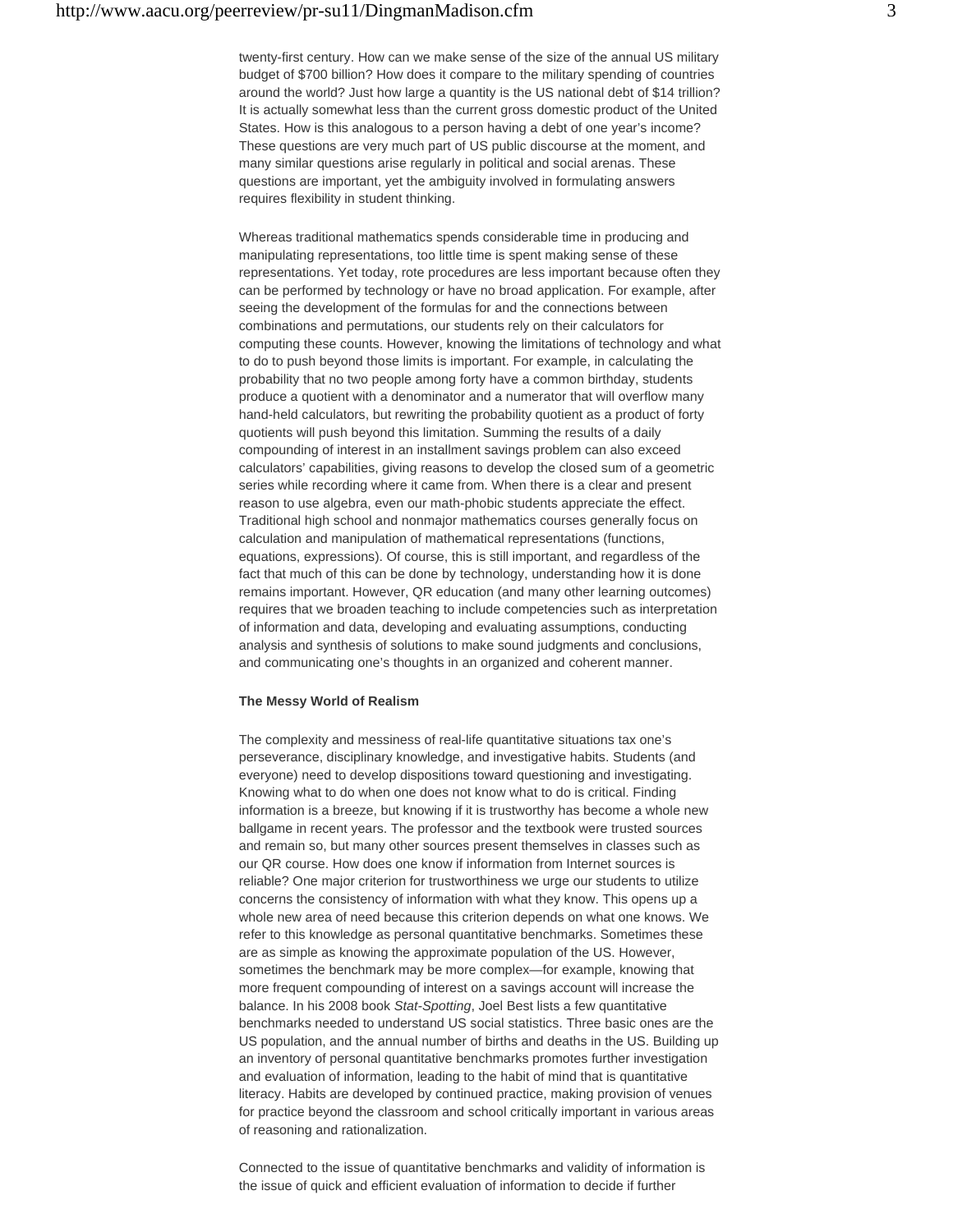investigation or vetting is necessary. While reading quantitative arguments or assertions in public media, one needs to be able to detect when arguments or assertions seem correct or flawed. Detection can depend again on what one knows, but it can also result from approximate calculations involving the quantities in the argument or assertions. Grabbing a calculator or a pencil is often inconvenient or impossible. Thus one relies on mental calculations, estimation, and ad hoc reasoning. One of the bad results of calculators in schools is an overreliance for even the simplest calculations, producing students unpracticed at mental arithmetic. Some students seem inclined toward on-the-fly thinking, and some profess that it is because they believe they are avoiding work. In fact, mental calculation can lead to sound examples of QR. For example, one of our students illustrated on-the-fly thinking in answering a question regarding the amount of the 2001 US federal budget. This question stemmed from a statement by economist and columnist Paul Krugman that \$1 billion per month (the estimated cost of the war on terrorism) was about one-half of one percent of the annual federal budget (in 2001). "Well," said the student, "one half of one percent is \$12 billion, so one percent is \$24 billion, and 100 percent is \$2,400 billion, or \$2.4 trillion."

### **The Complex Learning Outcomes Landscape**

Moving away from channeled disciplinary education to cross-disciplinary education with increased attention to reasoning and other cognitive processes has prompted considerable thought to a structure for learning outcomes. One example provides some hint of the complexity of possible landscapes. The intricacy of these learning outcomes structures reflects the challenges of mathematics and science education, of all education in the twenty-first century. AAC&U's Valid Assessment of Learning in Undergraduate Education (VALUE) project provides rubrics to evaluate achievement of learning outcomes, including intellectual and practical skills and areas of personal and social responsibility and integrative and applied learning. These include inquiry and analysis, critical thinking, written communications, and quantitative literacy, among others. The quantitative literacy VALUE rubric contains six core competency areas interpretation, representation, calculation, application/analysis, assumptions, and communication—and four performance levels for each competency area.

The rubrics are intended for institutional-level use in evaluating and discussing student learning. We used the quantitative literacy VALUE rubric, however, as a springboard for thinking about assessing students' QR. Because messy and complex QR problems lead to complicated assessment of student learning, accurately scoring student responses is both more difficult and more important than ever before. Multiple-choice tests are rarely an option here. Assessing QR calls for attention to reasoning structure and scoring rubrics that are more complex than those used to score simple calculations, which comprised much of what we scored in the past. Along with colleagues Stuart Boersma and Caren Diefenderfer, we modified the VALUE rubric to one that we successfully used to score individual student work in answering study questions from our QR casebook used in our QR course. The major value of the rubric, as we discovered, was not just in the consistent scoring it provided, but also in the assistance it provided for preparing course materials and assessment tasks and for helping to guide student thought processes in QR.

# **Conclusion**

Being an informed and productive citizen in the twenty-first century is more complicated than ever before, and the educational experiences we offer to students need to reflect this complicated world in which they operate. Traditional education has long centered on content to drive learning, with the surrounding skills and processes being developed from student work with the content. However, with continuing evidence that students are not gaining the skills they need and with technology providing greater access to working with content, we must consider how traditional education can better support the development of these skills and produce students better equipped for citizenship and the workplace. This is not to suggest that content should be ignored; in fact, we must